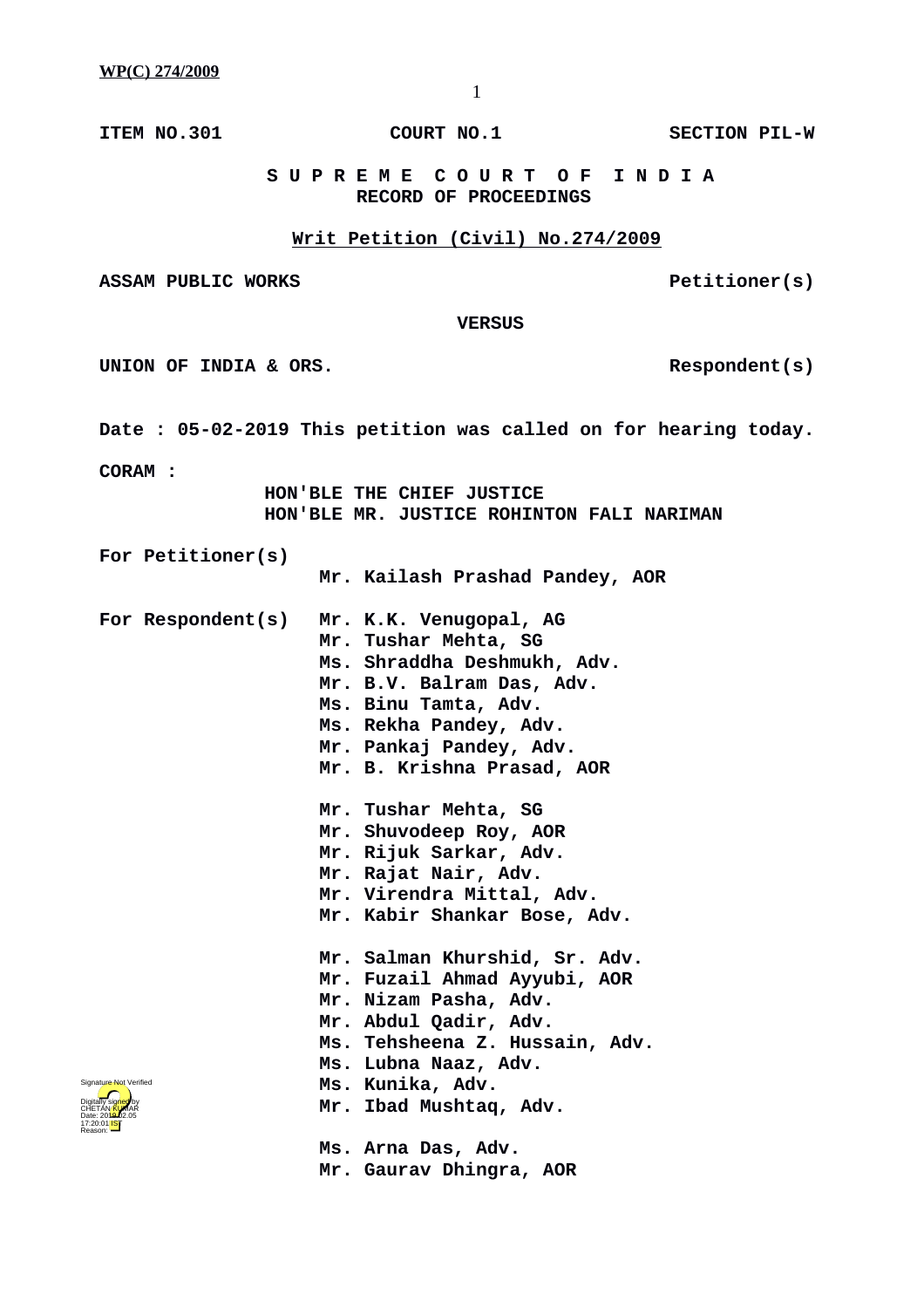| Ms. Madhumita Bhattacharjee, AOR                                                                                                                                    |
|---------------------------------------------------------------------------------------------------------------------------------------------------------------------|
| Mr. Abhijit Sengupta, AOR                                                                                                                                           |
| Mr. Mohit D. Ram, AOR                                                                                                                                               |
| Mr. Guntur Prabhakar, AOR                                                                                                                                           |
| Mr. Snehasish Mukherjee, AOR                                                                                                                                        |
| Mr. Mehmood Pracha, Adv.<br>Mr. Shadan Farasat, AOR                                                                                                                 |
| Mr. Shibashish Misra, AOR                                                                                                                                           |
| Mr. Sanand Ramakrishnan, AOR                                                                                                                                        |
| Mr. Avijit Roy, AOR                                                                                                                                                 |
| M/s. Corporate Law Group                                                                                                                                            |
| Mrs. Rashmi Singhania, AOR<br>Mr. Shavant Vijay, Adv.                                                                                                               |
| Ms. Rashmi Nandakumar, AOR                                                                                                                                          |
| Mr. Krishna Kumar Pandey, Adv.<br>Mr. Hitesh Kumar Sharma, Adv.<br>Mr. Manoranjan Mishra, Adv.<br>Mr. Mohan Pandey, AOR                                             |
| Mr. B.H. Marlapalle, Sr. Adv.<br>Mr. A.S. Tapadar, Adv.<br>Mr. Ajit Wagh, Adv.<br>Mr. Apoorv Shukla, Adv.<br>Mr. Mansoor Ali, AOR<br>Mr. Chandan Kumar Mandal, Adv. |
| Mr. Barhun Dev Jha, Adv.<br>Mr. Shakeel Ahmad, Adv.<br>Ms. Preeti Jha, Adv.<br>Ms. Sadiya Shakeel, Adv.<br>Ms. Priyanka Jha, Adv.                                   |
| Ms. Malvika Trivedi, Adv.<br>Mr. Ankit Yadav, Adv.<br>Mr. T. Mahipal, Adv.                                                                                          |
| Ms. Diksha Rai, Adv.<br>Ms. Palak Mahajan, Adv.                                                                                                                     |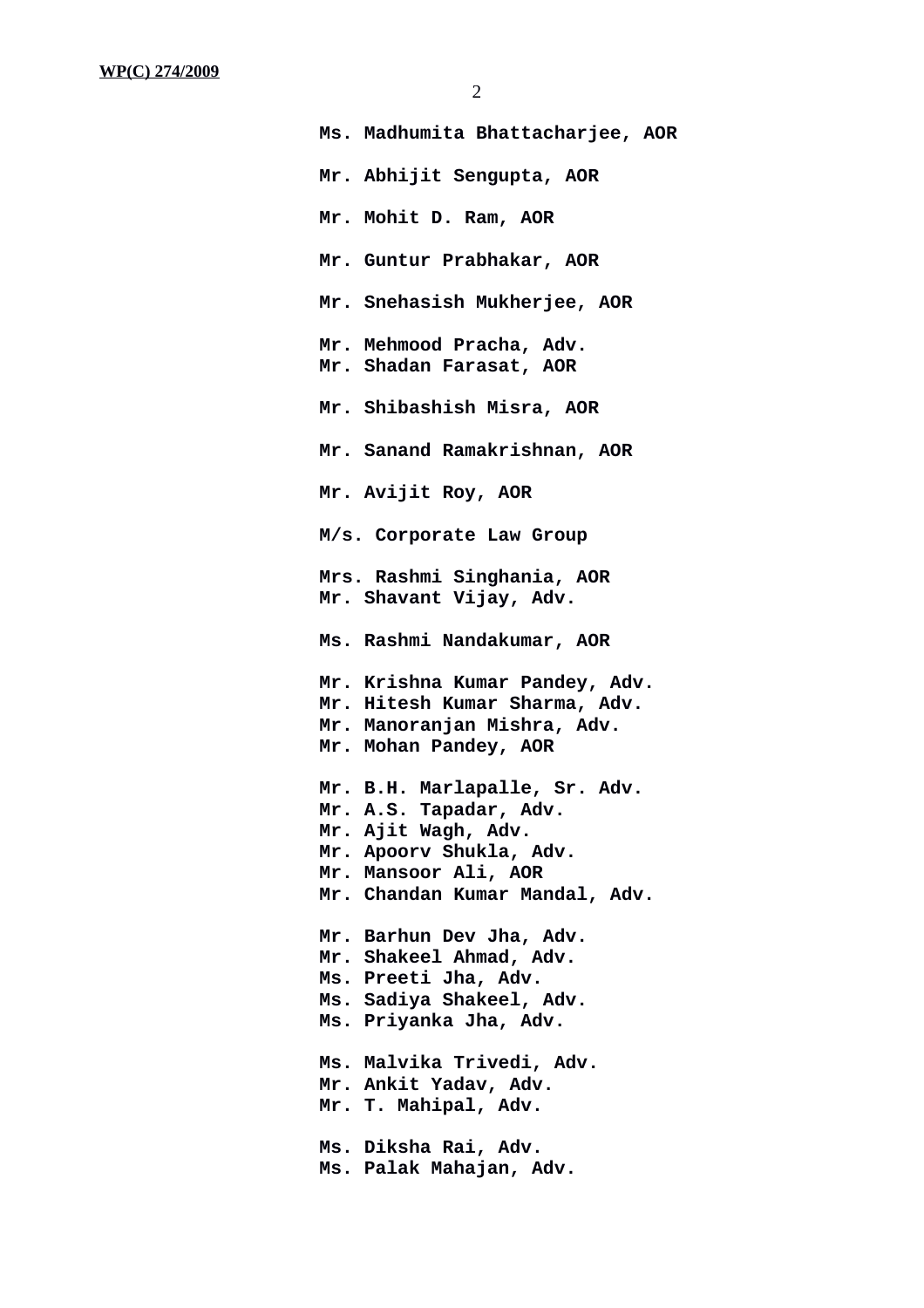**UPON hearing the counsel the Court made the following O R D E R**

**We have considered the report of the State Coordinator, NRC. We have also heard the learned Attorney General and the learned Solicitor General, who have,** *inter alia***, argued that from the last date of submission of nomination till the date of poll, the NRC work should be suspended and such suspension should be also for an anterior period of two weeks. The aforesaid suspension has been stated to be necessary for permitting withdrawal of 167 companies of the Central Armed Police Forces currently engaged in NRC work so as to ensure the law and order situation in the country at the time of General Elections which are scheduled to be held in the coming few months. An additional reason for the aforesaid suspension is what is anticipated to be a highly surcharged political atmosphere on the eve of the elections wherein hearing of the NRC cases would not be conducive.** 

**We have considered the submission advanced on behalf of the Union of India by the learned Attorney General and learned Solicitor General. At this stage, we are not inclined to pass any orders on the said request. However, taking note of the report of the State Coordinator, we direct that adequate number of State Government officials (number indicated by the State Coordinator as 3457) which would consist of officers in different ranks as stated in the report, be kept free for NRC work. The availability of the**

3